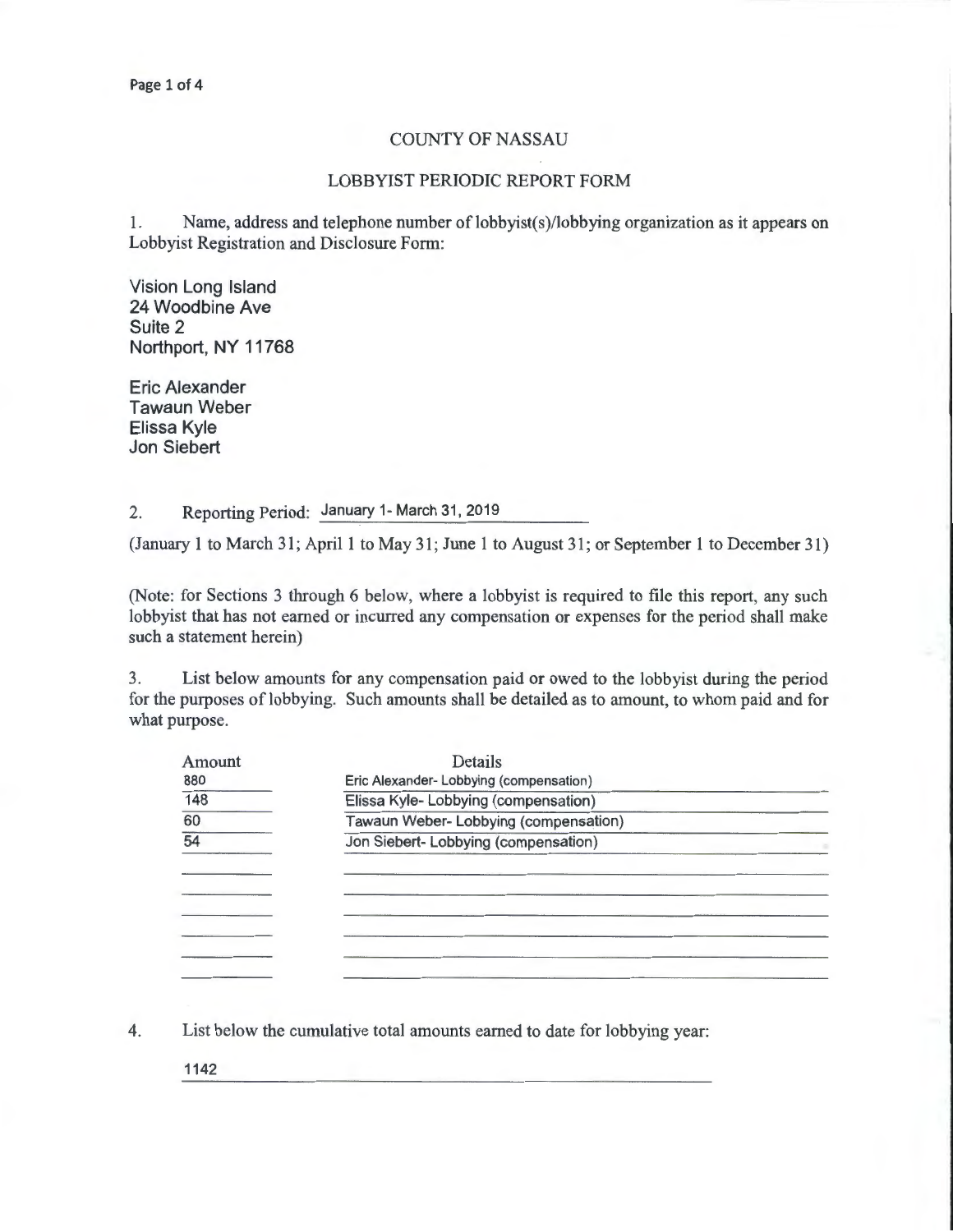Page 2 of 4

5. List below amounts for any expenses expended or incurred by the lobbyist during the period for the purposes of lobbying. Such amounts shall be detailed as to amount, to whom paid and for what purpose.

| Amount | Details |  |  |  |  |  |
|--------|---------|--|--|--|--|--|
|        |         |  |  |  |  |  |
|        |         |  |  |  |  |  |
|        |         |  |  |  |  |  |
|        |         |  |  |  |  |  |
|        |         |  |  |  |  |  |
| ----   |         |  |  |  |  |  |

6. List below the cumulative total amounts expended to date for lobbying year:

0

(In lieu of completing 7 through 10 below, you may attach a copy of your Lobbyist Registration and Disclosure Form, provided the information has not changed.)

7. List whether and where the lobbyist(s)/lobbying organization is registered as a lobbyist (e.g. Nassau County, New York State):

Suffolk County Nassau County NYS

8. Name, address and telephone number of client(s) by whom, or on whose behalf, the lobbyist is retained, employed or designated.

Vision Long Island 24 Woodbine Ave #2 Northpo NY 11768 631-261-0242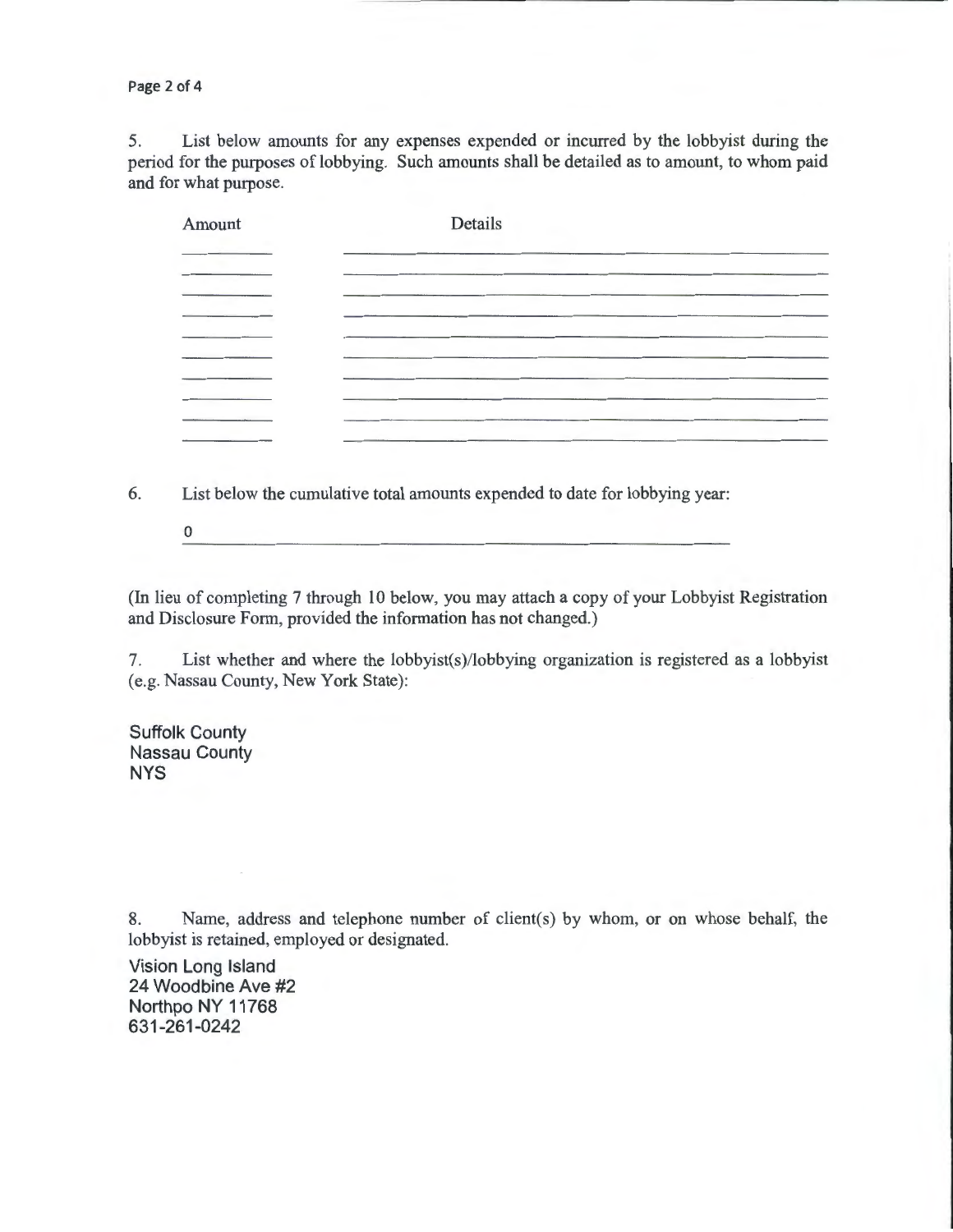9. Describe lobbying activity conducted, or to be conducted, in Nassau County, and identify client(s) for each activity listed, during the Reporting Period.

All lobbying activities for Vision Long Island:

Discussions on Nassau HUB, Downtown revitilization (Hicksville, Baldwin, Mineola) Complete Streets, Regional Planning,

10. The name of persons, organizations or governmental entities before whom the lobbyist has lobbied during the period.

Nassau County Executive laura Curran Legislator Solages Legislator Schaffer Legislator Mule leg. Rose Marie Walker